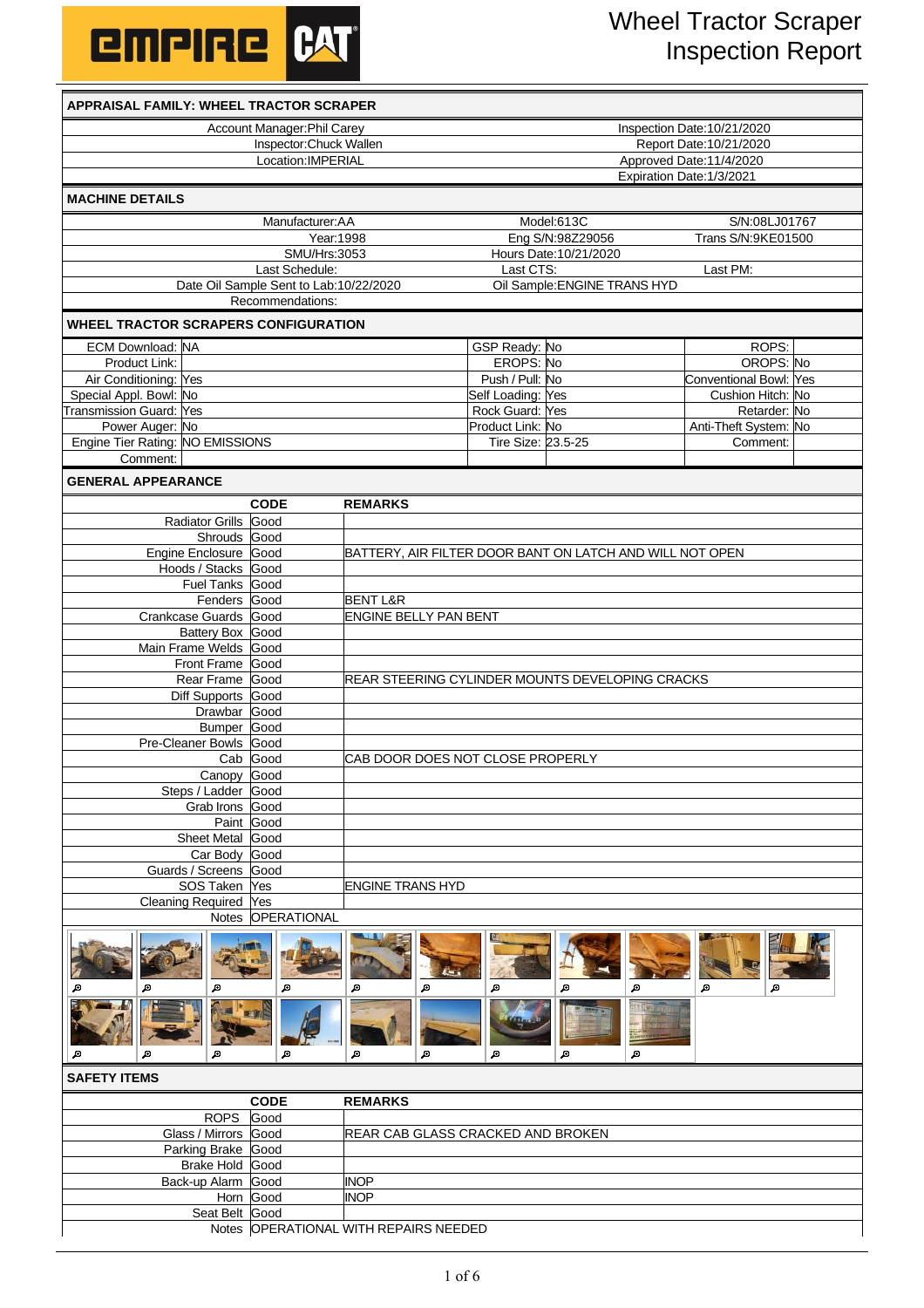

Compression In Radiator No

Water In Oil No



| Д                                        |                   |                                                                    |
|------------------------------------------|-------------------|--------------------------------------------------------------------|
| <b>GAUGES, OPERATOR STATION, CONSOLE</b> |                   |                                                                    |
|                                          | <b>CODE</b>       | <b>REMARKS</b>                                                     |
| Dash Console                             | Good              | 3 A/C AIR DIRECTORS MISSING                                        |
| Hour Meter                               | Good              |                                                                    |
| Gauges                                   | Good              |                                                                    |
| Switches                                 | Good              |                                                                    |
| Wipers                                   | Good              |                                                                    |
| Air Conditioner<br>Heater                | Good<br>Good      |                                                                    |
| <b>Interior Lights</b>                   | Good              |                                                                    |
| Seat Cushions                            | Good              | <b>SEAT BACK WORN WITH HOLES</b>                                   |
| Arm Rests                                | Good              |                                                                    |
| Floor Boards Good                        |                   | FLOORN MAT WORN WITH HOLES                                         |
| <b>EMS Panel / Warnings</b>              | Good              |                                                                    |
| Doors                                    | Good              | <b>SEE CAB</b>                                                     |
| Door Latches                             | Good              | <b>SEE CAB</b>                                                     |
| Hydraulic Controls Good                  |                   |                                                                    |
| Parts Book No                            |                   |                                                                    |
| Safety Manual                            | <b>No</b>         |                                                                    |
| O&MM No                                  |                   |                                                                    |
| <b>Notes</b>                             |                   | OPERATIONAL WITH REPAIRS NEEDED                                    |
| <b>ROPS Certification Plate</b>          | <b>No</b>         |                                                                    |
| 回<br>ø<br>ø<br>A<br>ø<br>ø               | Д<br>Д            | ø<br>ø<br>ø<br>ø<br>ø<br>ø<br>ø<br>Д<br>Д<br>Д<br>Д<br>Д<br>Д<br>Д |
| ø<br><b>ENGINE FRONT</b>                 |                   |                                                                    |
|                                          | <b>CODE</b>       | <b>REMARKS</b>                                                     |
| Oil Leaks No                             |                   |                                                                    |
| Blow By No                               |                   |                                                                    |
| Knocking No                              |                   |                                                                    |
| Compression In Radiator No               |                   |                                                                    |
| Water In Oil No                          |                   |                                                                    |
| Fluid Levels OK? Yes                     |                   |                                                                    |
| Anti-freeze Color                        | <b>RED</b>        |                                                                    |
| Oil Pressure (H/L/W)                     | <b>NORMAL</b>     |                                                                    |
| Smoke (B/D/L/W)                          | NORMAL            |                                                                    |
| <b>Operating Condition</b>               | Good              |                                                                    |
| Turbocharger / Blower                    | Good              |                                                                    |
| Fuel Injection System                    | Good              |                                                                    |
| Governor                                 | Good              |                                                                    |
| <b>Engine Supports</b>                   | Good              |                                                                    |
| Air Cleaners<br>Exhaust / Muffler Good   | Good              |                                                                    |
| Belts / Pullys Good                      |                   |                                                                    |
|                                          | Notes OPERATIONAL |                                                                    |
| Д<br>Д                                   | Д                 | Д                                                                  |
| <b>ENGINE REAR</b>                       |                   |                                                                    |
|                                          | <b>CODE</b>       | <b>REMARKS</b>                                                     |
| Oil Leaks No                             |                   |                                                                    |
| Blow By No                               |                   |                                                                    |
| Knocking No                              |                   |                                                                    |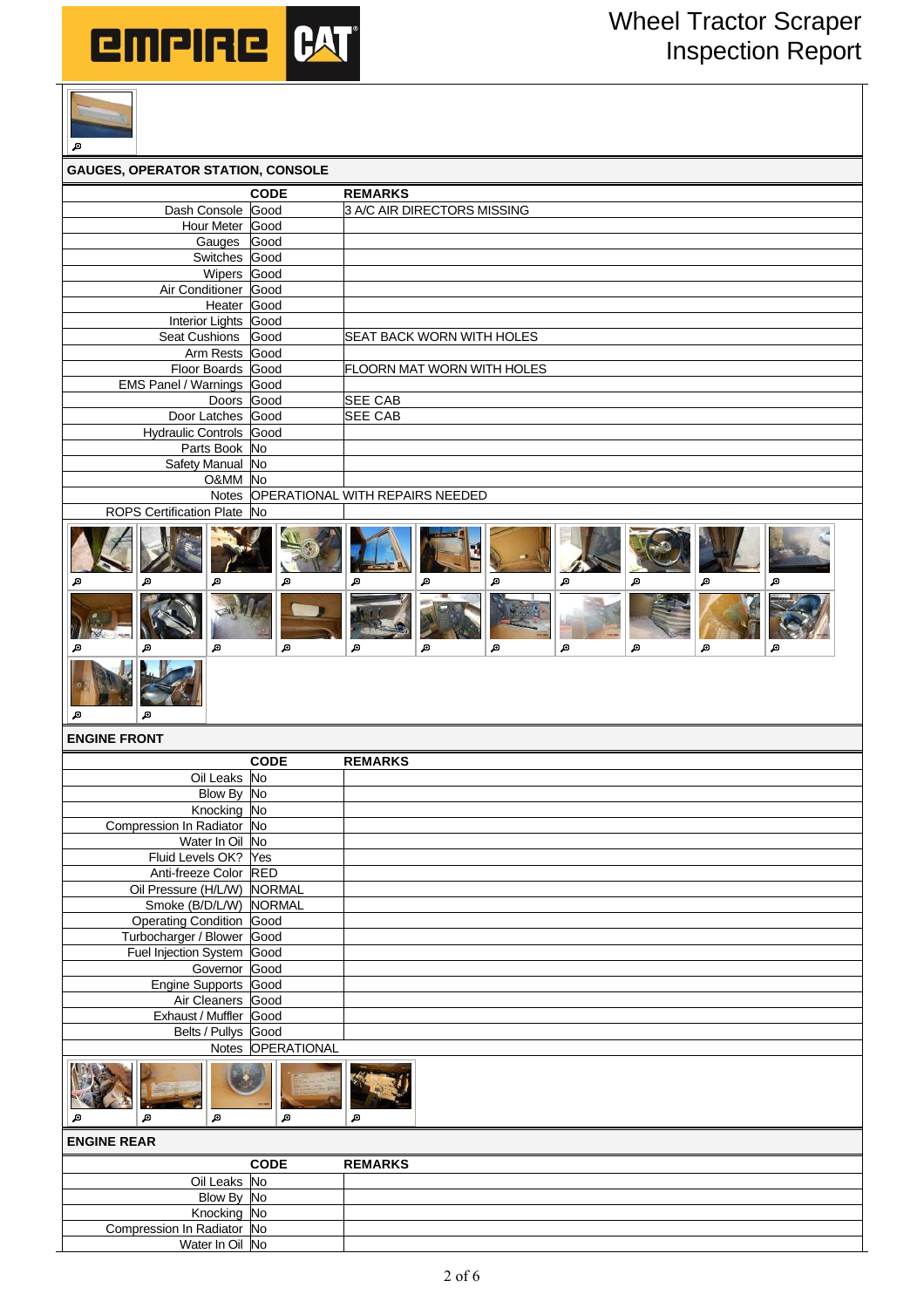

| Fluid Levels OK? No                       |                               |                                       |
|-------------------------------------------|-------------------------------|---------------------------------------|
| Anti-freeze Color                         |                               |                                       |
| Oil Pressure (H/L/W)                      |                               |                                       |
| Smoke (B/D/L/W)                           |                               |                                       |
| <b>Operating Condition Not Applicable</b> |                               |                                       |
| Turbocharger / Blower Not Applicable      |                               |                                       |
| Fuel Injection System Not Applicable      |                               |                                       |
|                                           | Governor Not Applicable       |                                       |
| Engine Supports Not Applicable            |                               |                                       |
|                                           | Air Cleaners Not Applicable   |                                       |
| Exhaust / Muffler Not Applicable          |                               |                                       |
|                                           | Belts / Pullys Not Applicable |                                       |
| Notes                                     |                               |                                       |
|                                           |                               |                                       |
| <b>COOLING SYSTEM FRONT</b>               |                               |                                       |
|                                           | <b>CODE</b>                   | <b>REMARKS</b>                        |
| Radiator Good                             |                               |                                       |
| Coolers Good                              |                               |                                       |
| Hoses Good                                |                               | COOLANT LEAK AT THERMOSTAT HOUSING    |
| Water Pump Good                           |                               |                                       |
|                                           | Fan Good                      |                                       |
| Fan Drive Good                            |                               |                                       |
|                                           |                               | Notes OPERATIONAL WITH REPAIRS NEEDED |
| Д<br>ø<br>Д                               |                               |                                       |
| <b>COOLING SYSTEM REAR</b>                |                               |                                       |
|                                           |                               |                                       |
|                                           | <b>CODE</b>                   | <b>REMARKS</b>                        |
|                                           | Radiator Not Applicable       |                                       |
|                                           | Coolers Not Applicable        |                                       |
|                                           | Hoses Not Applicable          |                                       |
|                                           | Water Pump Not Applicable     |                                       |
|                                           | Fan Not Applicable            |                                       |
|                                           | Fan Drive Not Applicable      |                                       |
| Notes                                     |                               |                                       |
|                                           |                               |                                       |
| ELECTRICAL, STARTING AND CHARGING SYSTEM  |                               |                                       |
|                                           | <b>CODE</b>                   | <b>REMARKS</b>                        |
| Batteries / Cables Good                   |                               |                                       |
| Starter Good                              |                               |                                       |
| Alternator Good                           |                               |                                       |
| Wiring Good                               |                               |                                       |
| Pre-Heater Good                           |                               |                                       |
| Lighting Good                             |                               |                                       |
|                                           |                               | Notes COMPLETE AND OPERATIONAL        |
| ø                                         |                               |                                       |
| <b>TRANSMISSION FRONT</b>                 |                               |                                       |

|                             | <b>CODE</b> | <b>REMARKS</b>                 |
|-----------------------------|-------------|--------------------------------|
| Transmission Type PS        |             |                                |
| Case Good                   |             |                                |
| Seals Good                  |             |                                |
| Controls Good               |             |                                |
| Torque Converter Good       |             |                                |
| Universal Joints Good       |             |                                |
| Temp / Pressure Guages Good |             |                                |
| Lines / Fittings Good       |             |                                |
| Trans Forward Shifts Good   |             |                                |
| Trans Reverse Shifts Good   |             |                                |
| Retarder Good               |             |                                |
| Transmision Noisy No        |             |                                |
| Leaks No                    |             |                                |
|                             |             | Notes COMPLETE AND OPERATIONAL |

3 of 6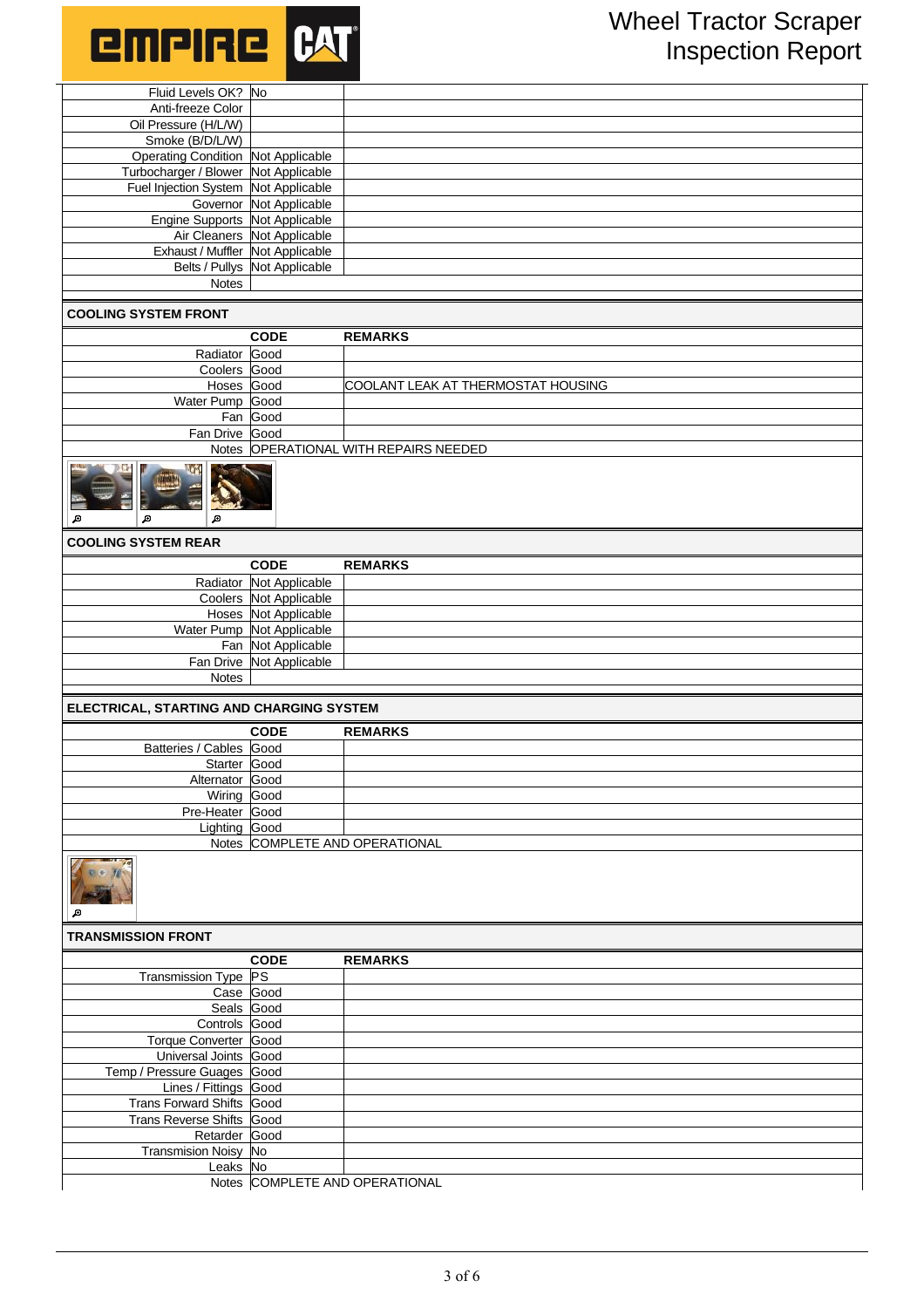



| <b>TRANSMISSION REAR</b>              |                         |                |
|---------------------------------------|-------------------------|----------------|
|                                       | <b>CODE</b>             | <b>REMARKS</b> |
| <b>Transmission Type</b>              |                         |                |
|                                       | Case Not Applicable     |                |
|                                       | Seals Not Applicable    |                |
|                                       | Controls Not Applicable |                |
| Torque Converter Not Applicable       |                         |                |
| Universal Joints Not Applicable       |                         |                |
| Temp / Pressure Guages Not Applicable |                         |                |
| Lines / Fittings Not Applicable       |                         |                |
| Trans Forward Shifts Not Applicable   |                         |                |
| Trans Reverse Shifts Not Applicable   |                         |                |
|                                       | Retarder Not Applicable |                |
| <b>Transmision Noisy</b>              | <b>No</b>               |                |
| Leaks No                              |                         |                |
| <b>Notes</b>                          |                         |                |

## **STEERING**

|                              | <b>CODE</b> | <b>REMARKS</b>                                    |
|------------------------------|-------------|---------------------------------------------------|
| Front Axle Good              |             |                                                   |
| Steering Valves / Pumps Good |             |                                                   |
| Steering Cylinders Good      |             |                                                   |
| Steering Linkage Good        |             | LOOSE AND WORN PINS BORES AND BEARINGS            |
| Hitch Pins & Bushings Good   |             | LOWER HORIZONAL PINS AND BORES ARE LOOSE AND WORN |
|                              |             | Notes OPERATIONAL WITH REPAIRS NEEDED             |
|                              |             |                                                   |

 $\blacksquare$ 

ø

 $\blacksquare$ 

 $\blacksquare$ 

ø

## **BRAKES**

 $\blacksquare$ 

 $\blacksquare$ 

 $\overline{\mathbf{e}}$ 

|                            | <b>CODE</b>                 | <b>REMARKS</b>                                               |
|----------------------------|-----------------------------|--------------------------------------------------------------|
| Type (Pedal / Lever) PEDAL |                             |                                                              |
| Type (Wet, Dry) DRY        |                             | DISC., SERVICE BRAKES ARE WEAK WITH VER LITTLE HOLDING POWER |
| Control Valve Good         |                             |                                                              |
|                            | Pump Good                   |                                                              |
|                            | Lines Good                  |                                                              |
| Compressor Good            |                             |                                                              |
|                            | Pedal Good                  |                                                              |
| Brake Linkage Good         |                             |                                                              |
| Parking Brake Good         |                             |                                                              |
|                            | Accumulators Not Applicable |                                                              |
|                            | Notes REPAIRS NEEDED        |                                                              |
| ø<br>А<br>А                | Д                           |                                                              |

**FINAL DRIVES**

|                               | <b>CODE</b> | <b>REMARKS</b>                 |
|-------------------------------|-------------|--------------------------------|
|                               |             |                                |
| Wheel Lugs & Rims Good        |             |                                |
| Plantearies / Diff Front Good |             |                                |
| Plantearies / Diff Rear Good  |             |                                |
| Leaks No                      |             |                                |
|                               |             | Notes COMPLETE AND OPERATIONAL |
| Д<br>А                        |             |                                |
| <b>HYDRAULICS</b>             |             |                                |
|                               | <b>CODE</b> | <b>REMARKS</b>                 |
| <b>Operating Condition</b>    | Good        |                                |
|                               | Tank Good   |                                |
| Pumps & Valves Good           |             |                                |
| Hose Lines Good               |             |                                |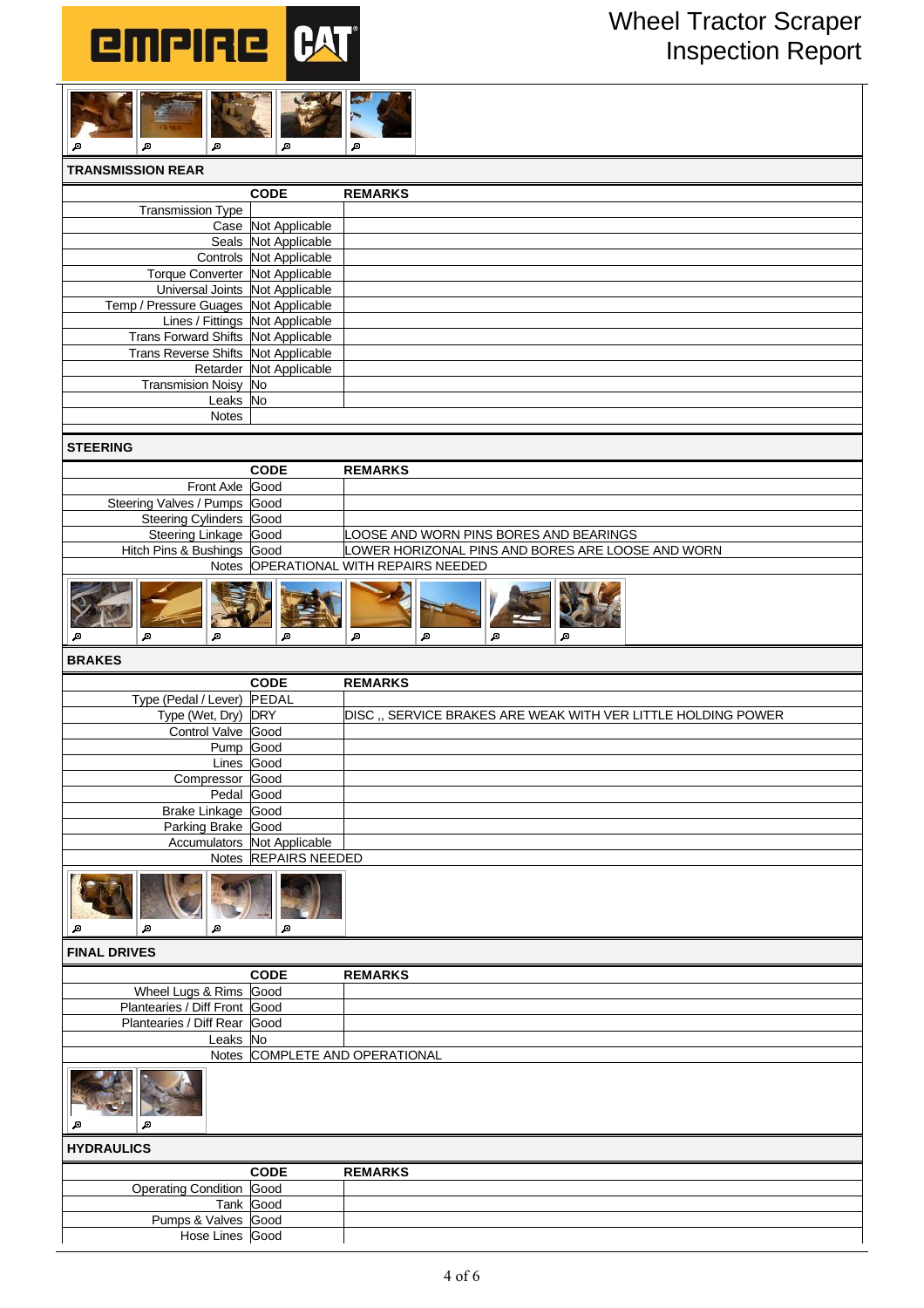

| Control Linkage Good                         |                                  |                                                                                                                                                              |             |                 |                   |                  |
|----------------------------------------------|----------------------------------|--------------------------------------------------------------------------------------------------------------------------------------------------------------|-------------|-----------------|-------------------|------------------|
| Lift Cylinders Good                          |                                  |                                                                                                                                                              |             |                 |                   |                  |
| Steering Cylinder Good                       |                                  |                                                                                                                                                              |             |                 |                   |                  |
| Cushion Hitch Cylinder Not Applicable        |                                  |                                                                                                                                                              |             |                 |                   |                  |
|                                              | Apron Cylinder Not Applicable    |                                                                                                                                                              |             |                 |                   |                  |
| Ejector Cylinder Good<br>Floor Cylinder Good |                                  |                                                                                                                                                              |             |                 |                   |                  |
|                                              | Motor Good                       |                                                                                                                                                              |             |                 |                   |                  |
|                                              | Notes COMPLETE AND OPERATIONAL   |                                                                                                                                                              |             |                 |                   |                  |
|                                              |                                  |                                                                                                                                                              |             |                 |                   |                  |
| ø<br>ø                                       | ø                                | ø<br>ø                                                                                                                                                       | ø           | ø               |                   |                  |
|                                              |                                  |                                                                                                                                                              |             |                 |                   |                  |
| <b>SCRAPER</b>                               |                                  |                                                                                                                                                              |             |                 |                   |                  |
|                                              | <b>CODE</b>                      | <b>REMARKS</b>                                                                                                                                               |             |                 |                   |                  |
| <b>Cutting Edges</b>                         | Good                             |                                                                                                                                                              |             |                 |                   |                  |
| Router Bits Good                             |                                  | NEED TO BE FLIPPED                                                                                                                                           |             |                 |                   |                  |
|                                              | Bowl Good                        |                                                                                                                                                              |             |                 |                   |                  |
| Apron<br><b>Cushion Hitch</b>                | Not Applicable<br>Not Applicable |                                                                                                                                                              |             |                 |                   |                  |
| Hitch Pins & Bushings Good                   |                                  | <b>SEE STEERING</b>                                                                                                                                          |             |                 |                   |                  |
|                                              | Ejector Good                     |                                                                                                                                                              |             |                 |                   |                  |
| Ejector Rollers Good                         |                                  |                                                                                                                                                              |             |                 |                   |                  |
| Ejector Wear Strips Good                     |                                  |                                                                                                                                                              |             |                 |                   |                  |
| Elevator Chains & Sprockets Good             |                                  | ELEVATOR CHAINS HAVE VERY UNEVEN WEAR, LEFT CHAIN HAS MUCH MORE<br>WEAR AND STREACH AND ROLLER WEAR CAUSING THE RIGHT CHAIN TO CLIMB THE<br><b>SPROCKETS</b> |             |                 |                   |                  |
| Elevator Flights Good                        |                                  |                                                                                                                                                              |             |                 |                   |                  |
| Elevator Motor Good                          |                                  |                                                                                                                                                              |             |                 |                   |                  |
| Elevator Gear Box Good                       |                                  | FLY WHEEL SEAL LEAKING WEEPING ON THE FLYWHEEL SIDE                                                                                                          |             |                 |                   |                  |
| Elevator Idlers Good                         |                                  |                                                                                                                                                              |             |                 |                   |                  |
| Elevator Rollers Good                        |                                  |                                                                                                                                                              |             |                 |                   |                  |
| Elevator Guard Good                          |                                  |                                                                                                                                                              |             |                 |                   |                  |
| Floor                                        | Good                             |                                                                                                                                                              |             |                 |                   |                  |
|                                              | <b>Bail Not Applicable</b>       |                                                                                                                                                              |             |                 |                   |                  |
|                                              | Bail Cylinder Not Applicable     |                                                                                                                                                              |             |                 |                   |                  |
| Rear Hook Group Not Applicable               | Bail Pins Not Applicable         |                                                                                                                                                              |             |                 |                   |                  |
|                                              | Notes REPAIRS NEEDED             |                                                                                                                                                              |             |                 |                   |                  |
| Д<br>Д<br>Д                                  | Д                                | Д<br>Д                                                                                                                                                       | Д           | Д<br>ø          | Д                 | Д                |
| Д<br>Д<br>Д                                  | Д                                | Д<br>Д                                                                                                                                                       | Д           | Д<br>Д          | Д                 | Æ                |
| ø<br>ø                                       | A                                | A<br>ø                                                                                                                                                       | ø           | Д<br>ø          | A                 | A                |
| Д<br>Д<br>Д                                  | Д                                | Д<br>Д                                                                                                                                                       | А           | Д<br>Д          | Д                 |                  |
| <b>TIRES</b>                                 |                                  |                                                                                                                                                              |             |                 |                   |                  |
|                                              |                                  | <b>TREAD DEPTH</b>                                                                                                                                           |             |                 | <b>TREAD</b>      | <b>SIDE CUTS</b> |
|                                              | <b>MAKE S/N</b>                  | 1/32"                                                                                                                                                        | % LIFE LEFT | <b>RECAPPED</b> | <b>CUT/CHUNKS</b> | <b>SECTIONS</b>  |
| <b>Right Front</b>                           | <b>FIRESTONE</b><br>W7M000515    | 30.00                                                                                                                                                        | 76.92       | No              |                   | No               |
| <b>Right Rear</b>                            | GOODYEAR N/A                     | 16.00                                                                                                                                                        | 0.00        | No              |                   | Yes              |
| Left Rear                                    | GOODYEAR N/A                     | 17.00                                                                                                                                                        | 43.59       | No              |                   | No.              |
| Left Front                                   | <b>FIRESTONE</b>                 | 32.00                                                                                                                                                        | 82.05       | No              |                   | No               |
|                                              | W7M001429                        |                                                                                                                                                              |             |                 |                   |                  |
| <b>Tire Size</b><br>Average Life Left 50.64% | 23.5-25                          |                                                                                                                                                              |             |                 |                   |                  |
| Tires Needed 1                               |                                  |                                                                                                                                                              |             |                 |                   |                  |
|                                              |                                  |                                                                                                                                                              |             |                 |                   |                  |